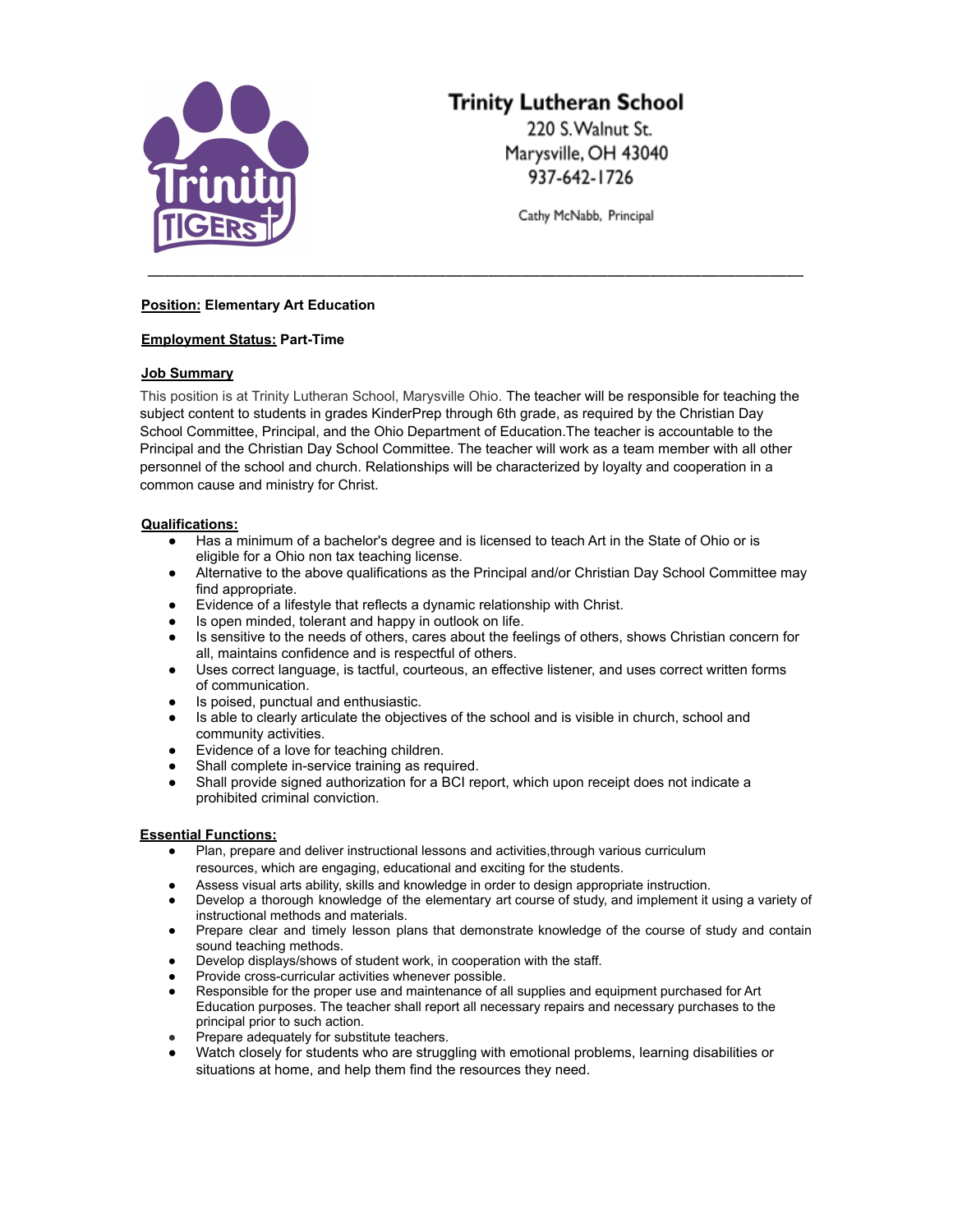- Grade papers and homework regularly to keep students updated on how they are doing and to head any problems off before they become a habit.
- Increase educational knowledge and stay up to date on new methods by joining professional organizations, attending continuing education courses and attending regular training sessions for teachers.
- Weave goals, competencies and objectives into lesson plans in ways that directly apply to the student's life.
- Offer praise and encouragement to students when they do well and when they are struggling, and teach them that they have the power to do well in school no matter what.
- Keeps the classroom appearance interesting, stimulating, neat, clean and pleasant so that optimum instruction can take place.
- Use Christian disciplinary methods, using Gospel and Law appropriately and serve as a role model in the practice of ethical principles, responsible behavior and democratic principles.
- Relates instruction to the Christian objectives of the school.
- Perform other administrative duties as assigned.

## **Administrative**

- Is responsible for implementing policies adopted by the congregation and the Christian Day School Committee.
- Is responsible for assisting with special school programs, religious services, projects, and co-curricular activities, which are assigned as duties.
- Maintains confidentiality of personal information of students.
- Inform the Principal of correspondence and parent communication.
- Completes all forms and documents required and assigned in a timely fashion.
- Maintain an appropriate personal appearance.
- Observe all safety and health regulations of the school.

#### **Required Knowledge, Skills and Abilities**

- Ability to work effectively with others in many different situations, including teams. Knowledge of child development and age appropriate activities.
- Ability to communicate clearly and effectively, both orally and in writing.
- Normal hearing.
- Well-developed organizational and problem solving skills.
- Basic knowledge of computer technology, or willingness to acquire and appropriately apply such knowledge.

#### **Miscellaneous:**

- Responsible for playground, hallways, lunchroom and other supervision as is assigned. Arrives at school by 8:15 and leaves no earlier than 3:45, unless otherwise arranged.
- Attends faculty meetings.
- Attends teachers' conferences as requested.
- Attends parent-teacher conferences.
- In case of illness or an emergency absence, the teacher is to contact the Principal by 7:00 a.m. on the day of absence. All leave time is subject to approval under the adopted policy for Trinity Lutheran Church and School.
- One half hour each day will be allowed as time off for lunch.
- Perform other duties as assigned

#### **EQUIPMENT OPERATED:**

Various office machines and instructional equipment, copiers, laminating machines, DVD players, SMART Board, Computer/printer.

# **WORKING CONDITIONS:**

- Potential exposure to blood, bodily fluids and tissue.
- Must be available for education related purposes outside the instructional day when requested to do so under reasonable terms; for example Christmas Cantata, Graduation.
- Regular requirement to sit, stand, walk, talk, hear, see, read, reach with hands and arms.
- Frequent requirement to lift, carry, push and pull various items; for example, equipment and supplies, up to a maximum of 25 lbs.